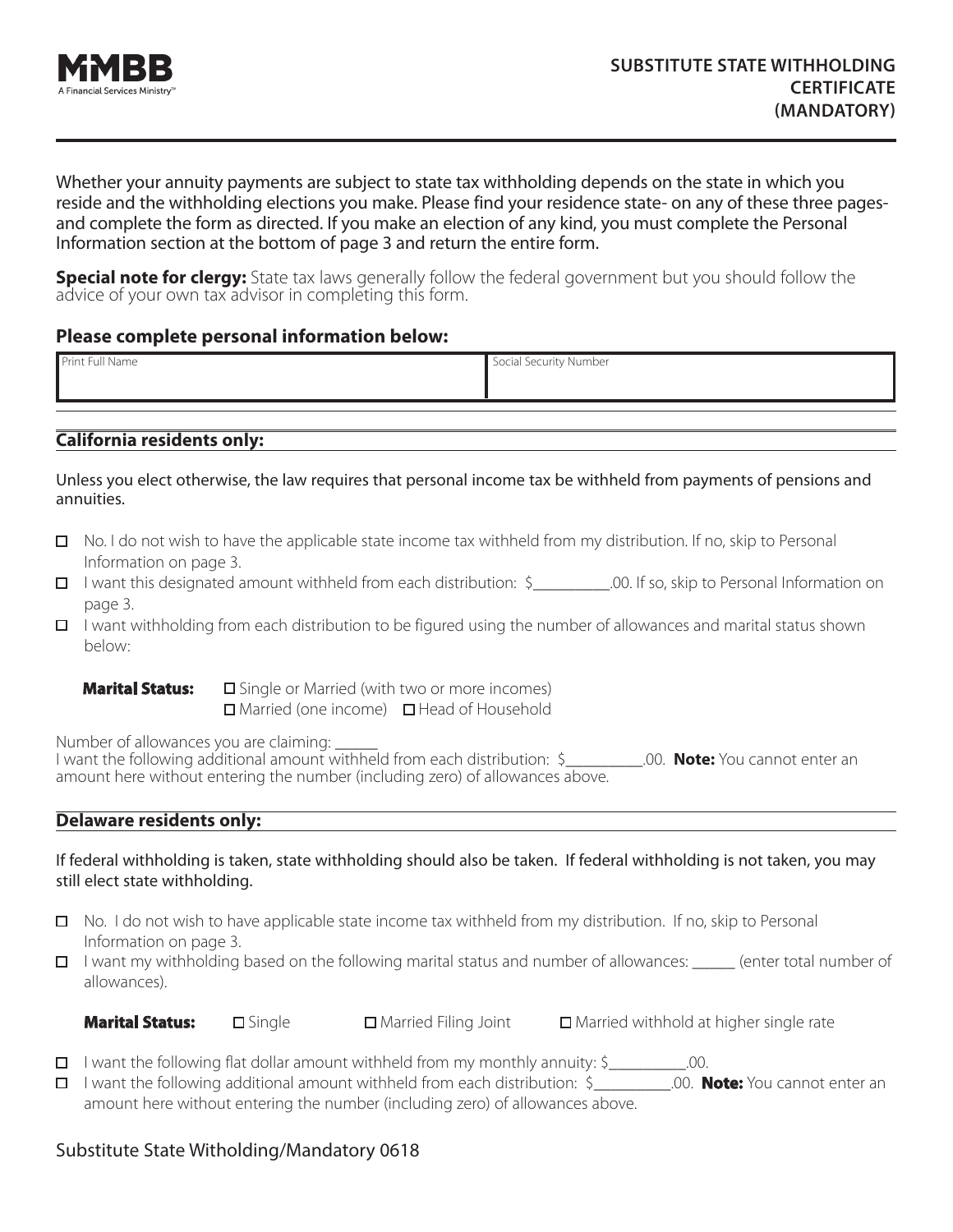### **Georgia residents only:**

#### Withholding is required unless you expressly elect otherwise. If no election is made, withholding applies.

- □ No. I do not wish to have the applicable state income tax withheld from my distribution. If no, skip to Personal Information on page 3.
- $\Box$  I want withholding from each distribution to be figured using the number of allowances and marital status shown below:

**Marital Status:** □ Single **Narital Status:** □ Single **D** Married Filing Joint (one spouse working)  $\Box$  Head of Household  $\Box$  Married Filing Joint (both spouses working) □ Married Filing Separate

Number of allowances you are claiming:

I want the following additional amount withheld from each distribution: \$ .00. **Note:** For periodic payments, you cannot enter an amount here without entering the number of allowances and marital status above.

#### **Iowa residents only:**

If federal withholding is taken, state withholding should also be taken. If federal withholding is no taken, you may still elect state withholding. A partial exemption is provided to qualified Iowa residents receiving pensions, annuities, selfemployed retirement benefits, deferred compensation and other retirement benefits. To qualify you must be 55 years of age or older, disabled or a surviving spouse or other survivor of an individual who would have qualified for the partial exemption in the tax year. To be considered disabled you must be receiving the retirement income on the basis of a documented disability or you must meet federal or state criteria for disability. Social Security benefits are not covered by this exemption. If you are receiving retirement income from more than one source, you are still entitled to claim only a maximum \$6,000/\$12,000 exemption.

 $\Box$  No. I do not wish to have the applicable state income tax withheld from my distribution. If no, skip to Personal Information on page 3. **Note:** If the taxable portion of your annual distribution is greater than \$6,000 (\$12,000 married Iowa filers), Iowa tax must be withheld if federal tax is being withheld.

 $\Box$  I choose to have Iowa income tax withheld from my distribution at a rate of 5%. Select one of the following:

- $\Box$  Claiming no exemptions
- Exempting \$6,000 in benefits each year
- Exempting \$12,000 in benefits each year (married status 2, 3 or 4 Iowa filers only)

 $\Box$  I want the following additional amount withheld from each distribution:  $\zeta$  \_\_\_\_\_\_\_\_\_\_\_\_\_.00.

### **Kansas, Maine, Nebraska and Vermont residents only:**

If you elected federal withholding to be taken, state withholding will also be taken. If you did not elect federal withholding, you may still elect state withholding.

- $\Box$  No. I do not wish to have the applicable state income tax withheld from my distribution. If no, skip to Personal Information on page 3.
- $\Box$  I want withholding from each distribution to be figured using the number of allowances and marital status shown below:

**Marital Status:**  $\Box$  Single  $\Box$  Married

 Number of allowances: \_\_\_\_\_\_ **Note:** For Maine residents, the number of allowances cannot be greater than the number of allowances claimed on federal Form W-4 or W-4P. For **Nebraska** residents, we are required to use the mari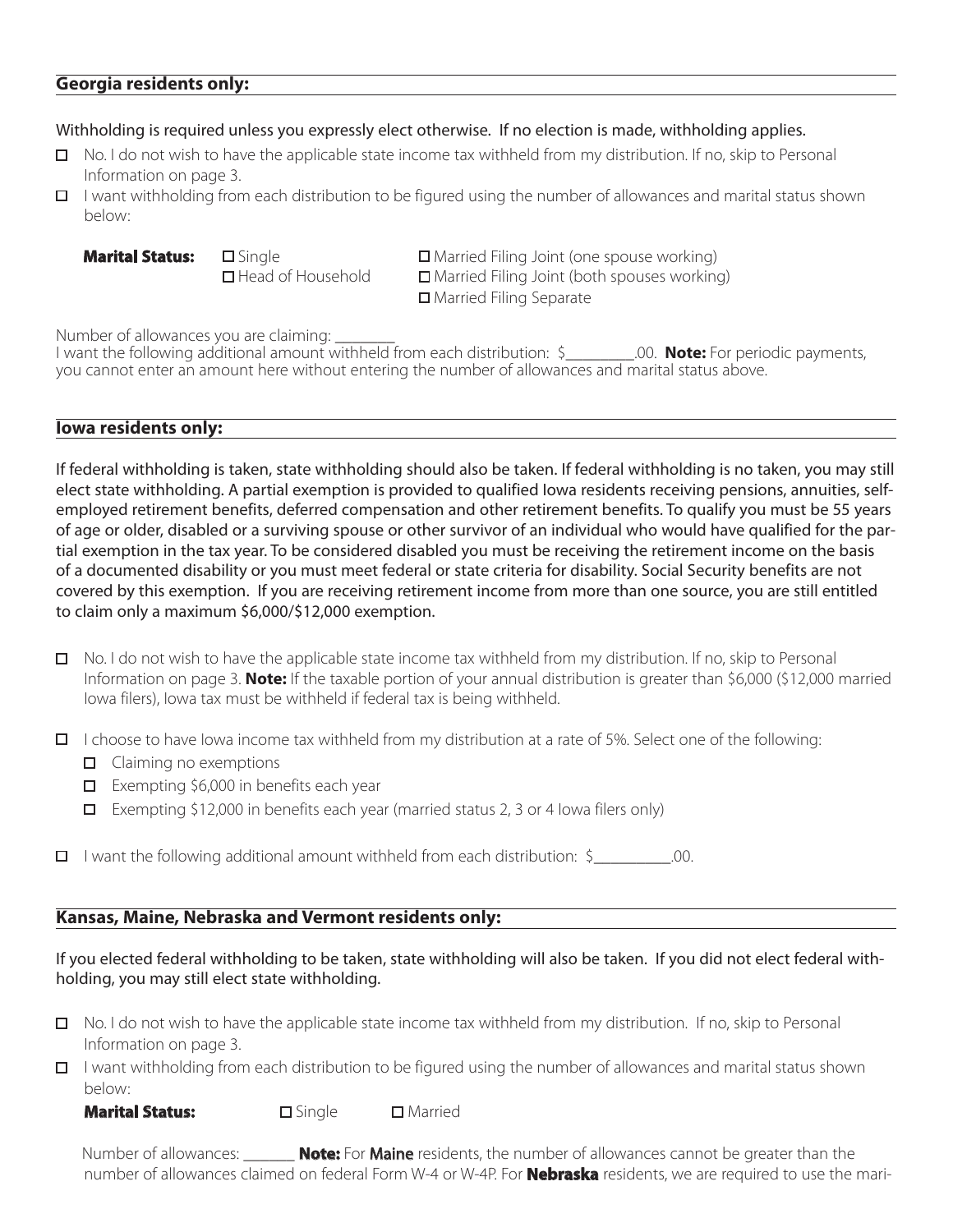tal status and number of allowances claimed on the federal Form W-4 or W-4P if one is on file.

I want the following additional amount withheld from each distribution: \$\_\_\_\_\_\_.00. **Note:** You cannot enter an amount here without entering the number (including zero) of allowances above.

### **Massachusetts residents only:**

### If federal withholding is taken, state withholding should also be taken. If federal withholding is not taken, you may still elect state withholding.

- $\Box$  No. I do not want to have the applicable state income tax withheld from my distribution. If no, skip to Personal Information on page 3.
- $\Box$  Yes. I wish to have applicable state income tax withheld from my distribution.
	- $\Box$  Head of Household
	- $\Box$  Blind

 $\overline{\phantom{a}}$ 

 $\square$  Spouse is blind and not subject to withholding

 Number of exemptions: \_\_\_\_\_\_\_ Additional amount withheld, if any: \$\_\_\_\_\_\_.00.

## **North Carolina residents only:**

If federal withholding is taken, state withholding should also be taken. If federal withholding is not taken, you may elect state withholding unless it is an eligible rollover distribution.

- Check here if you do NOT want any state tax withheld from your annuity. Skip to Personal Information on page 3.
- Total number of allowances and marital status you are claiming for withholding from each annuity payment:

### Marital Status: **O Single**

■ Married or Qualifying Widow(er) ■ Head of Household

Additional amount, if any, you want withheld from each annuity payment: \$\_\_\_\_\_\_\_.00. **Note:** For periodic payments you can enter an amount here without entering the number (including zero) of allowances above.

### **Oklahoma residents only:**

If you elected federal withholding to be taken, state withholding will also be taken. If you did not elect federal withholding, you may still elect state withholding.

- No. I do not wish to have the applicable state income tax withheld from my distribution. If no, skip to Personal Information on page 3.
- Total number of allowances and marital status you are claiming for withholding from each annuity payment: \_\_\_\_\_ (enter number of allowances). **Note:** You must enter the number of allowances and the marital status claimed on the federal Form W-4P.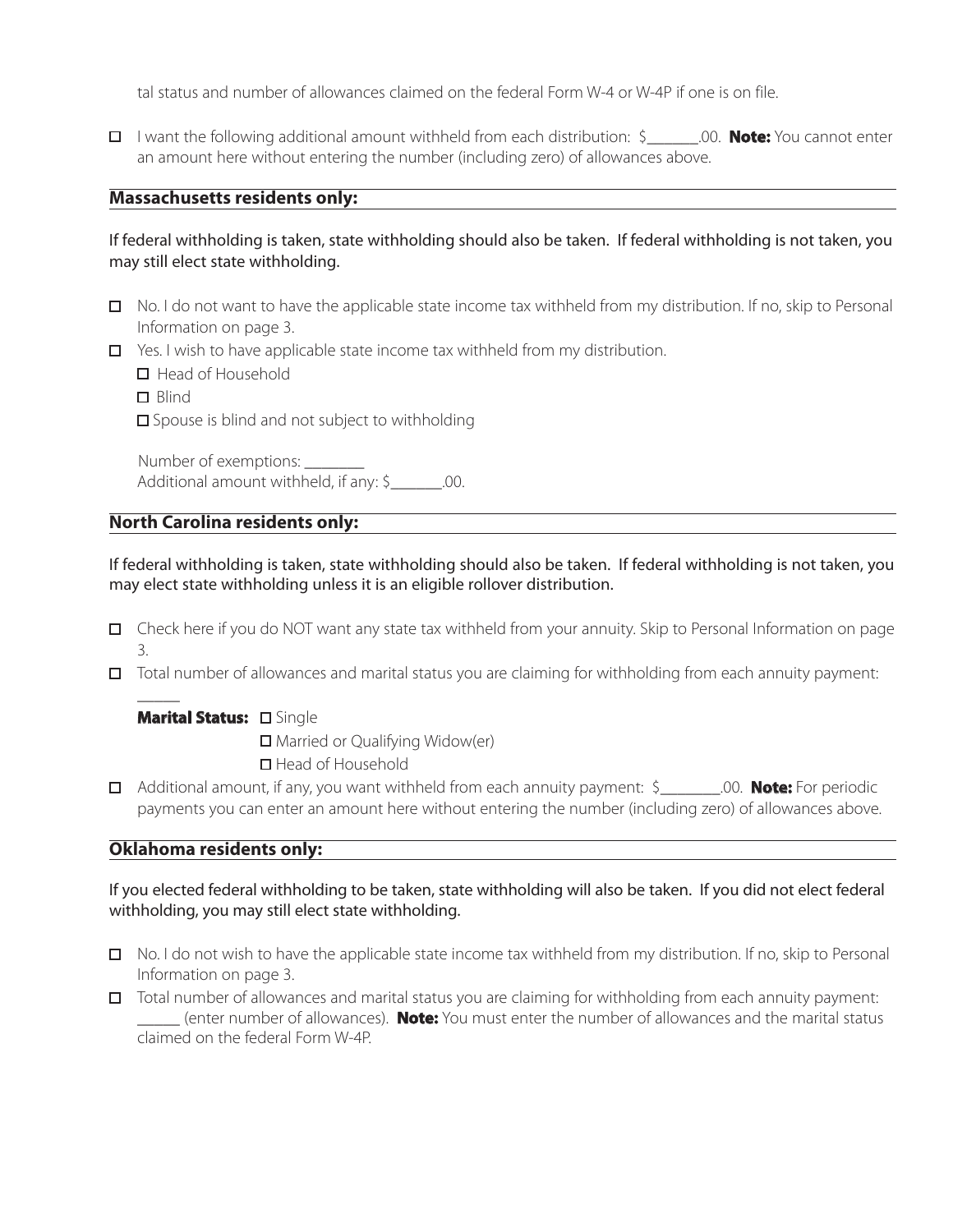#### Marital Status: **D** Single

- □ Married
- □ Married, but withhold at a higher "Single" rate
- I want the following additional amount withheld from each distribution: \$\_\_\_\_\_\_\_.00. **Note:** You cannot enter an amount here without entering the number (including zero) of allowances above.

### **Oregon residents only:**

### If you elect federal withholding to be taken, state withholding will also be taken. If you did not elect federal withholding, you may still elect state withholding.

- $\Box$  No. I do not wish to have the applicable state income tax withheld from my distribution. If no, skip to Personal Information below.
- Total number of allowances and marital status you are claiming for withholding from each annuity payment: \_\_\_\_\_ (enter number of allowances)

**Marital Status:** □ Single □ Married □ Married, but withhold at a higher "Single" rate

 I want the following additional amount withheld from each distribution: \$\_\_\_\_\_\_\_.00. **Note:** You cannot enter an amount here without entering the number (including zero) of allowances above.

## **Virginia residents only:**

#### If federal withholding is taken, state withholding should also be taken. If federal withholding is not taken, you may still elect state withholding.

- $\Box$  I certify that I am not subject to Virginia withholding, either because I have elected "no withholding" for federal purposes, or I meet the conditions for exemption set forth in the instructions for Form VA-4P. Skip to Personal Information below.
- $\Box$  If subject to withholding, enter your number of personal exemptions:
	- a. Subtotal of Personal Exemptions
	- b. Subtotal of Age and Blindness Exemptions Total Exemptions:
- □ Additional amount withheld, if any: \$<br>200. Note: For annuity payments, you cannot enter an amount here without entering the number (including zero) of allowances.
- Voluntary withholding: If you elected "no withholding" for federal purposes, but wish to have Virginia income tax withheld, enter the amount you want withheld from each payment: \$\_\_\_\_\_\_\_\_\_\_\_\_\_\_\_.00.

#### **I understand:**

- 1. This payment and any taxes withheld will be reported to me and the appropriate taxing authorities based on the state of residence at the time of distribution.
- 2. I will receive a Form 1099-R in January of the year following the distribution.